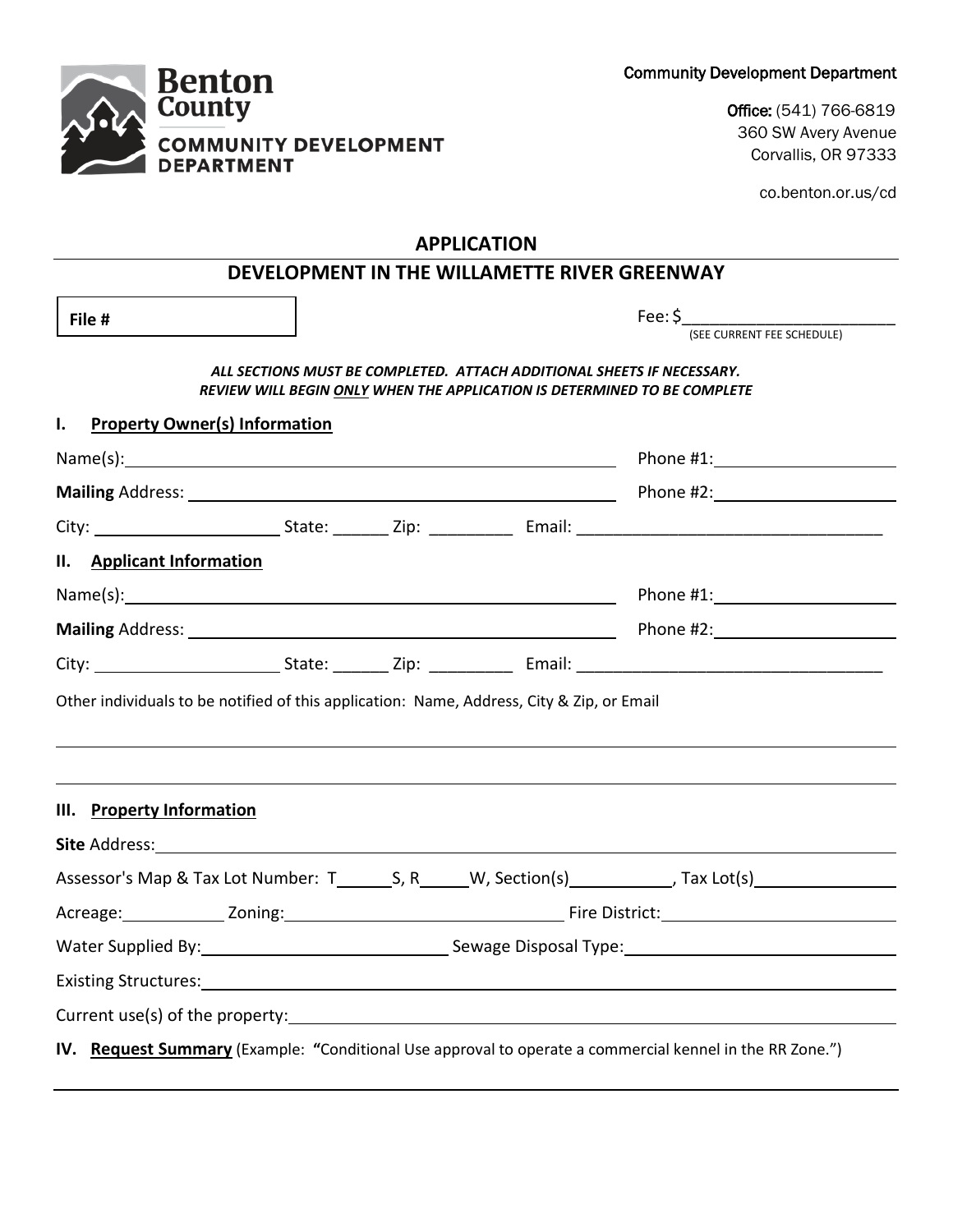**V. Attached Documentation:** With all land use applications, the "burden of proof" is on the applicant. It is important that you provide **ALL** the information listed on the following pages at the time you submit your application. The processing of your application does not begin until the application is determined to be complete.

| Indicate the means of access to the property: State Highway $\vert \phantom{a} \vert$ County Road Public Road                                                                                                                                                                                                                                                                                                                                        |  |  |  |  |  |
|------------------------------------------------------------------------------------------------------------------------------------------------------------------------------------------------------------------------------------------------------------------------------------------------------------------------------------------------------------------------------------------------------------------------------------------------------|--|--|--|--|--|
| Private Road/Driveway <u>Leed Lother Leed Road Name:</u> _____________________________<br>Are there presently any buildings and/or mobile homes located on the property? YES____________ NO _______                                                                                                                                                                                                                                                  |  |  |  |  |  |
|                                                                                                                                                                                                                                                                                                                                                                                                                                                      |  |  |  |  |  |
|                                                                                                                                                                                                                                                                                                                                                                                                                                                      |  |  |  |  |  |
|                                                                                                                                                                                                                                                                                                                                                                                                                                                      |  |  |  |  |  |
| When was it last inspected by the Environmental Health Division?                                                                                                                                                                                                                                                                                                                                                                                     |  |  |  |  |  |
| Water Supply: None ______________ Well _______________ City ______________ City Association_________<br>Other                                                                                                                                                                                                                                                                                                                                        |  |  |  |  |  |
| Indicate the Urban Growth or Plan Review Area in which the property is located: NONE 1<br>Corvallis $\bigcup_{i=1}^n$ PR $\underline{\bigsqcup_{i=1}^n}$ , N. Albany UG $\underline{\bigsqcup_{i=1}^n}$ PR $\underline{\bigsqcup_{i=1}^n}$ Philomath UG $\underline{\bigsqcup_{i=1}^n}$<br><b>PR</b><br>Nonroe UG PR<br>$ $ PR<br>$\bigcup$ $\bigcap$<br>Adair<br>Proposed use(s) of the property for which the Conditional Use Permit is requested: |  |  |  |  |  |
|                                                                                                                                                                                                                                                                                                                                                                                                                                                      |  |  |  |  |  |
|                                                                                                                                                                                                                                                                                                                                                                                                                                                      |  |  |  |  |  |
| Indicate any similar uses to the requested use that are located nearby, and the distance to each:                                                                                                                                                                                                                                                                                                                                                    |  |  |  |  |  |

## **Attachments**

1. A detailed scale drawing or map (no larger than 11' x 17') (1) identifying all existing and proposed locations of roads, power lines, phone lines, septic system(s), well(s), easements, structures, driveways,